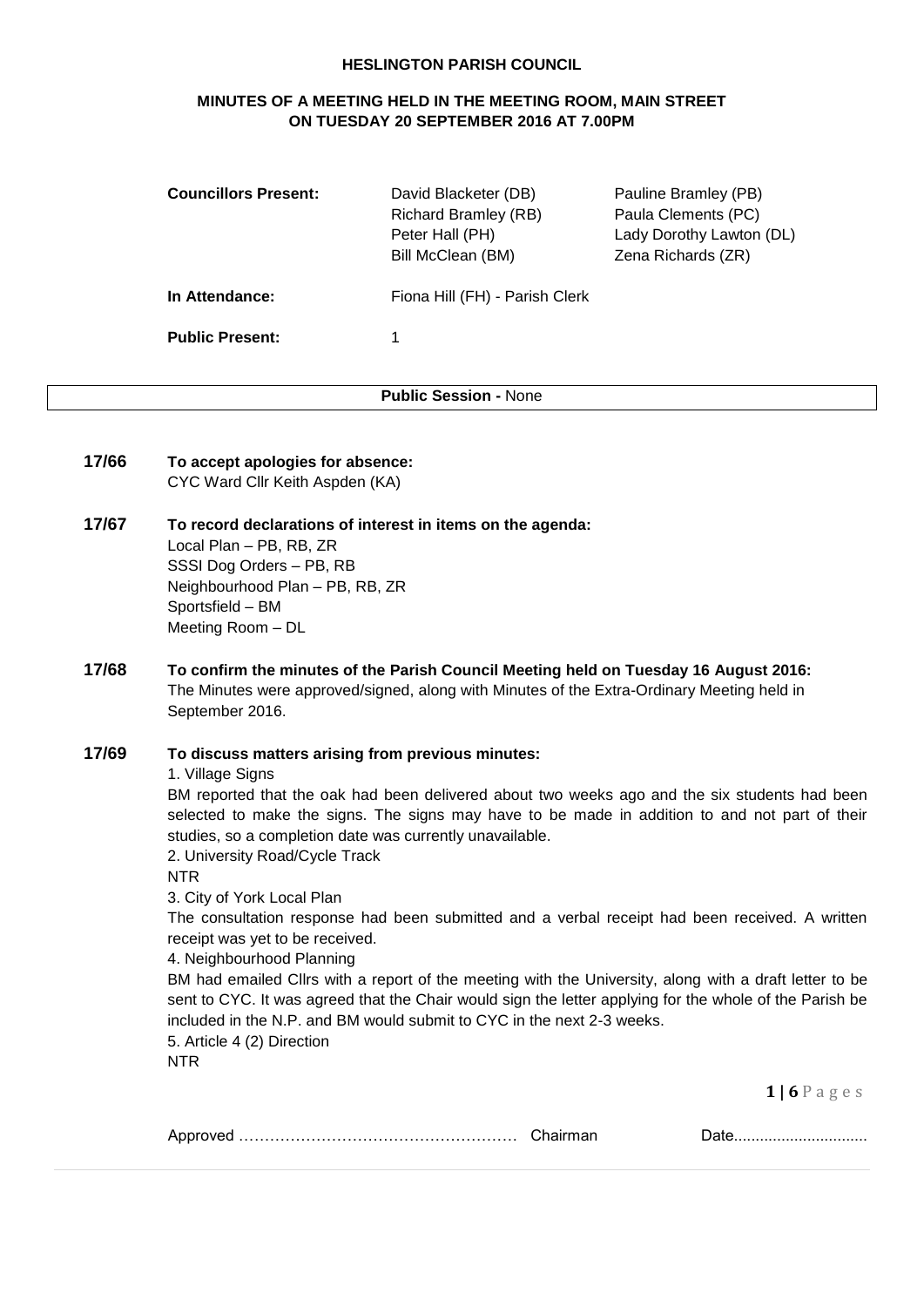#### 6. CYC Community Governance Review

FH had exchanged emails with Andrew Flecknor, CYC and he advised – *"I haven't had any objection to dewarding by the LGBCE of Heslington, given the support from the parish council it is a recommendation for the next report that the parish be dewarded. The changes require a Local Order once the Gambling, Licensing and Regulatory Committee and full council agree to the recommendation and any changes will come in to force at the next full elections. It will probably be the Committee meeting on 07 November, as the October meeting has been cancelled.*

7. Parish Council Vacancy NTR

## **17/70 To Discuss, if necessary, long-standing matters:**

#### 1. Appearance of village

DB had met with Community Payback about footpath edging works along Main Street, but was awaiting a final response, so FH would chase this up. Toilet and washing facilities need to be provided and this could be done at the Meeting Room. It was not possible for them to remove arisings, so DB/RB would do this using builder bags.

FH had written to Greene King, as requested, regarding the Deramore Arms. The option of Community Assets was discussed and PH would contact CAMRA about this

PB/KA were keeping an eye of the Natwest "shed"

PB reported that BT Openreach does not have a maintenance programme for trees. FH was asked to write back to CYC, with the previous comment, but omitting those about BT wires, requesting a site visit, so a scope of works could be agreed.

1.1 Litter/Dog Bin

This was now in situ, but was overflowing, as it was not emptied regularly. FH was asked to email CYC as this was a Health & Safety issue, the bin was well used and it would be helpful to know the specific day the bin will be emptied.

1.2 Bench – Hesketh Almshouses

DB advised that the renovation work would cost £250.00, so he would apply for Ward grant funding for £200.00. ZR would find out if the Heaketh Arms Trust 1999 would be able to offer a donation. FH would try to contact the Derwent Lions to request a contribution.

2. Rights of way – NTR, it was agreed this item could be removed

3. SSSI Dog Orders – NTR, it was agreed this item could be removed

4. Highway Matters – Heslington Lane Speed Limit

On behalf of the PC, BM had exchanged emails with Ben Potter (BP) about reducing the speed limit from 40MPH to 30MPH between Broadway and the chicane on safety grounds. CYC did not agree. FH was asked to email BP and ask for this correspondence to be kept on file.

5. Major Events - Yorkshire Marathon (Sun09Oct16)/Tour de Yorkshire –

Notices were on the board and website

6. University of York - NTR

7. HMOs – NTR, it was agreed this item could be removed

8. Elvington – NTR, it was agreed this item could be removed

9. Communication-

- Website – this was current and up to date

- Newsletter – BM had drafted the next edition

- Broadband – NTR, it was agreed this item could be removed

- Notice board – NTR, it was agreed this item could be removed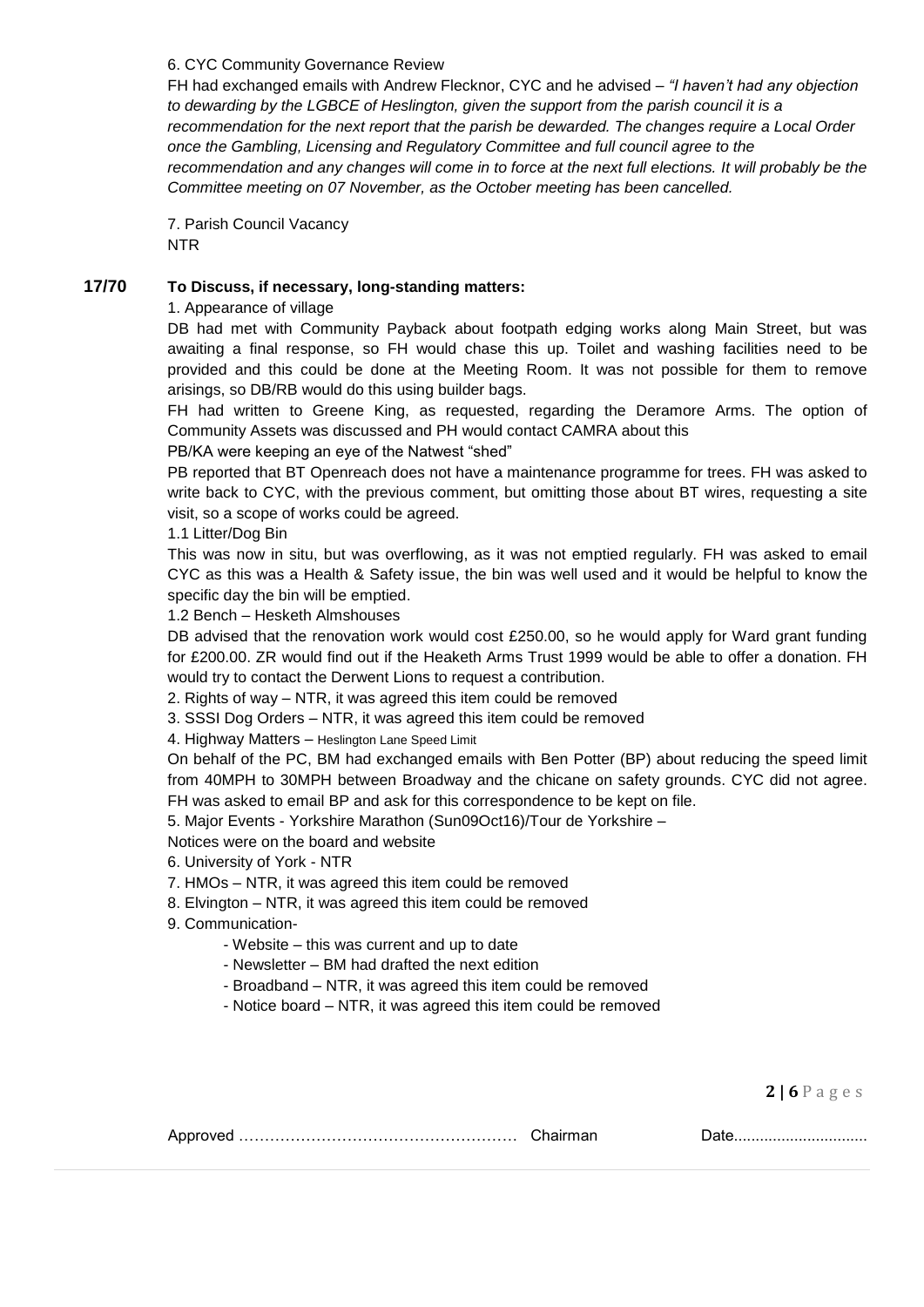# **17/71 To receive any matters raised by members of public:**

Large vehicles travelling over the hump in the road along Main Street caused noise/vibration to nearby properties. Effected residents were advised to contact KA, to request the removal the hump.

## **17/72 To report and make relevant recommendations on new planning applications:**

Letter A:We support the application

Letter B:We have no objections

Letter C:We do not object but wish to make comments or seek safeguards as set out overleaf Letter D:We object on the planning grounds set out overleaf

The Parish Council discussed these planning applications and FH was asked to respond as follows:

1. 16/01956/TPO 2 Granary Court, Main Street Letter D – Unanimous

The Parish Council discussed this application and wished to make the observations as follows:

- The trees are within the Conservation Area and should presumably have been subject to a higher level of scrutiny, which failed to happen, because both the applicant and the tree specialist both incorrectly state in the application that the trees are NOT in the Conservation Area.
- No map was provided with the documentation, which would have helped with the identification of trees.
- It is understood that no planning notice has been displayed outside the property

# **17/73 To report planning decisions by City of York Council:**

None

# **17/74 To receive reports from representatives of following outside bodies:**

1. Ward Councillors

KA had sent a written report by email, which FH had circulated around Cllrs –

*Local Plan*

*The first stage of consultation on the Council's new draft Local Plan closed on Monday 12th*  September. Council officers will now examine all of the responses, before a further round of *consultation takes place later this year.*

*I* submitted a consultation response as the local councillor, where *I* highlighted that the National *Planning Policy Framework currently constrains York by over-inflating the need for housing. Within this context I welcomed the amendments made to sites ST27 and ST15 to reduce them in size and amend their location to protect the character of the existing area. Happy to go through this in more detail with you - but thank you to the residents and parish councillors that attended the Ward Committee meeting in Heslington on the Local Plan.*

*As you know, the priority for the joint administration has been to establish a solid evidence base for the Local Plan, to reduce the scale of green belt development, and to protect the setting and character of York.*

## *Local issues*

*I* am often out and about in Heslington picking up street-level issues that need action by the Council. *I* was pleased to see the new street sign in The Crescent, a clean up of some signs in Main Street and *a refresh of the yellow lines on Main Street, which had become quite faded, following Ward Committee support.*

*Recently I've been made aware of the poor road surface outside Heslington Hall, for example. If there is anything similar that you are aware of, drop me an email and I will take it up. Bins*

| AUUL. |  |
|-------|--|
|       |  |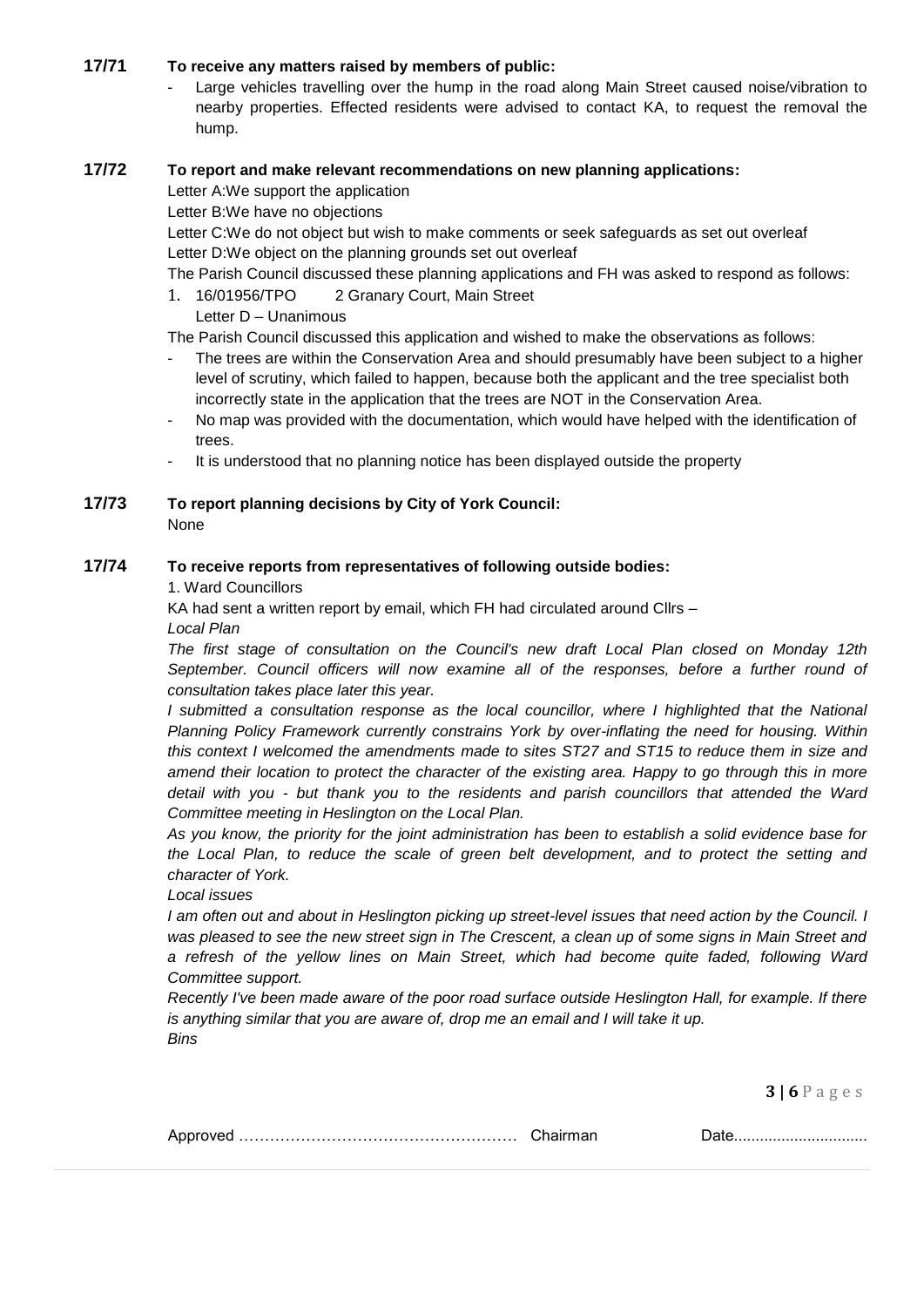*I was pleased to see that the Council have now installed the new joint bin on the Outgang, removed the old one, and confirmed that there will be regular collections by CYC. ACV status*

*I am following up with council officers the questions for Bill about possible ACV status or an Article 4 direction in relation to the Deramore. My understanding is that ACV status would entail some of the planning protections also covered by an Article 4, in addition to the 'Community right to bid'. I will be in touch with more information when I have it confirmed.*

*NatWest, Main Street*

*As Pauline will know, on the 'shed' I've just had a reply stating that the contractor Styles & Wood have now taken this over from Currie & Brown. I don't know why - but I have now followed it up with the new contractor and I will pass on their reply!*

*Ward Committee*

Again thanks to all who attended the most recent Ward Committee in Heslington. Funding *applications from local groups are very welcome, so please do encourage applications from any that you know of that may need support. Your Parish Council ward team representatives will have been invited to the next ward team meeting on the afternoon of the 2nd of November, when we will be taking a look at the latest applications*

2. North Yorkshire Police:

NTR

3. Heslington East Community Forum

NTR

4. Good Neighbours Forum (Next Meeting Mon05Sep16)

PB/PH had attended the meeting on Mon05Sep16 and had circulated their notes via email –

*4. Noise Issues*

*YUSU are enforcing to new /returning students Community Responsibility. University will take a tough line with re-offenders.*

*5. Parking & Traffic*

*Cyclists- Campaign for lights, not riding on the footpath, encourage using University Rd cycle path. Police also said that they would clamp down on illegal use of bicycles from end of October- £60 fine for no lights or riding on pavement. The Council are providing some free equipment and help*

*Parking – Will be reminded not to use Outgang for overnight parking. Nick Allen said cars parked overnight at the Outgang had previously been vandalised*

*Re offenders of student/staff car parking causing an obstruction contact David Duncan, Registrar's office- they will directly contact the person*

*Church Car Park*

*Rory Dalgleish, Heslington Church, said he had being discussing with Kevin Whelan, closing the Church field car park after school opening/finishing times- making the school responsible for doing so. Reason he gave was over use and difficulty for some Church activities. PB said it would be a shame if that happened as local residents, particularly the elderly, use it when visiting relative's graves. 6. Fresher's Week- start 24 Sept 16*

*All will be on Heslington West as building on Hes East.*

*PH asked if all events end in drinking alcohol. Answer- every event had an alternative that didn't involve drinking.*

*7. Any other Business*

*The Master Plan, for the next 15 yrs is still being revised and should then be available. In the next 12 months the Piazza, medical centre and retail are expected to be built.*

*No significant increase in student numbers over the next 5 years 8. Date of future meeting*

*06 Feb 2017*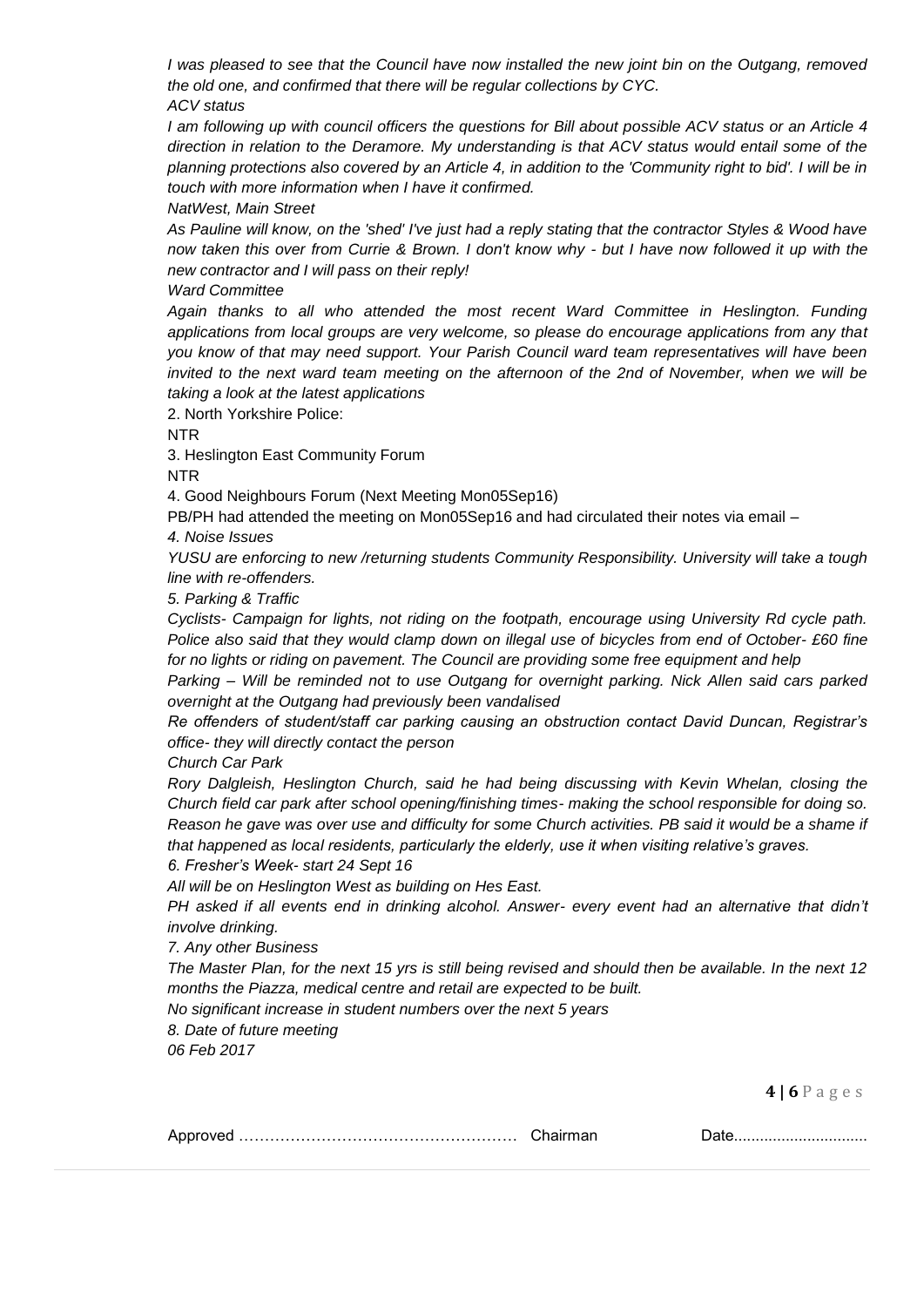5. Ouse and Derwent Drainage Board NTR 6. Sports Field NTR 7. York Environment Forum DL reported that there was a meeting last Tuesday and the Local Plan was discussed. 8. Alms Houses NTR 9. The Meeting Room NTR 10. Fulford & Heslington Ward Team Meeting Future meeting dates 02Nov16 and 28Feb17

## **17/75 To receive any new correspondence received by the council:**

1. Email from resident regarding traffic issues

The Parish Council discussed this at length and unanimously agreed that FH should respond as follows – "The Parish Council has its own concerns over some of the issues, but your email has been forwarded to the CYC Ward Cllr Keith Aspden, who is in a better position to comment". 2. Email from resident regarding Boss Lane

The Parish Council discussed this at length and unanimously agreed that FH should write to CYC Chief Executive as follows – "Due to the level of concern felt by parishioners, the Parish Council felt is was appropriate to write to you directly, so that you could ensure that urgent action is taken. The Parish Council are horrified that this medieval hedge, within the Conservation Area has been removed. The removal of any hedge and/or tree within the Conservation Area requires planning permission and this was clearly not sought. The Parish Council supports the comments made by the Heslington Village Trust and the number of parishioners, who have written to the Parish Council. Finally, the newly constructed fencing materials and construction are not in keeping. The Parish Council would urge officers to visit the site to ensure a remedial action plan is put in place as a matter of urgency.

#### **17/76 To receive matters raised by members:**

- It was unanimously agreed that BM could spend up to  $£25.00$  on plants for the planter.
- Cllrs noted that the Lloyds Bank building and flat above were for sale.
- Cllrs had a general discussion about public sessions and declarations of interest.
- Sinclares Estate Agents had moved temporarily to Bank House, whilst improvements were made to their offices.

### **17/77 To discuss matters raised by Parish Clerk/Responsible Financial Officer:**

1. Bookkeeping records for year ending 31 Mar 16 to date The financial report was circulated around Cllrs and there was some amendments/addition, which DB/FH would deal with

- 2. Internal Control Check(s)
- See completed/signed sheet in finance file
- 3. Internal Audit
- 3.1 Risk management
- FH advised this was still WIP
- 3.4 Information Commissioner Office
- FH advised this was still WIP

**5 | 6** P a g e s

|--|--|

Approved ……………………………………………… Chairman Date...............................